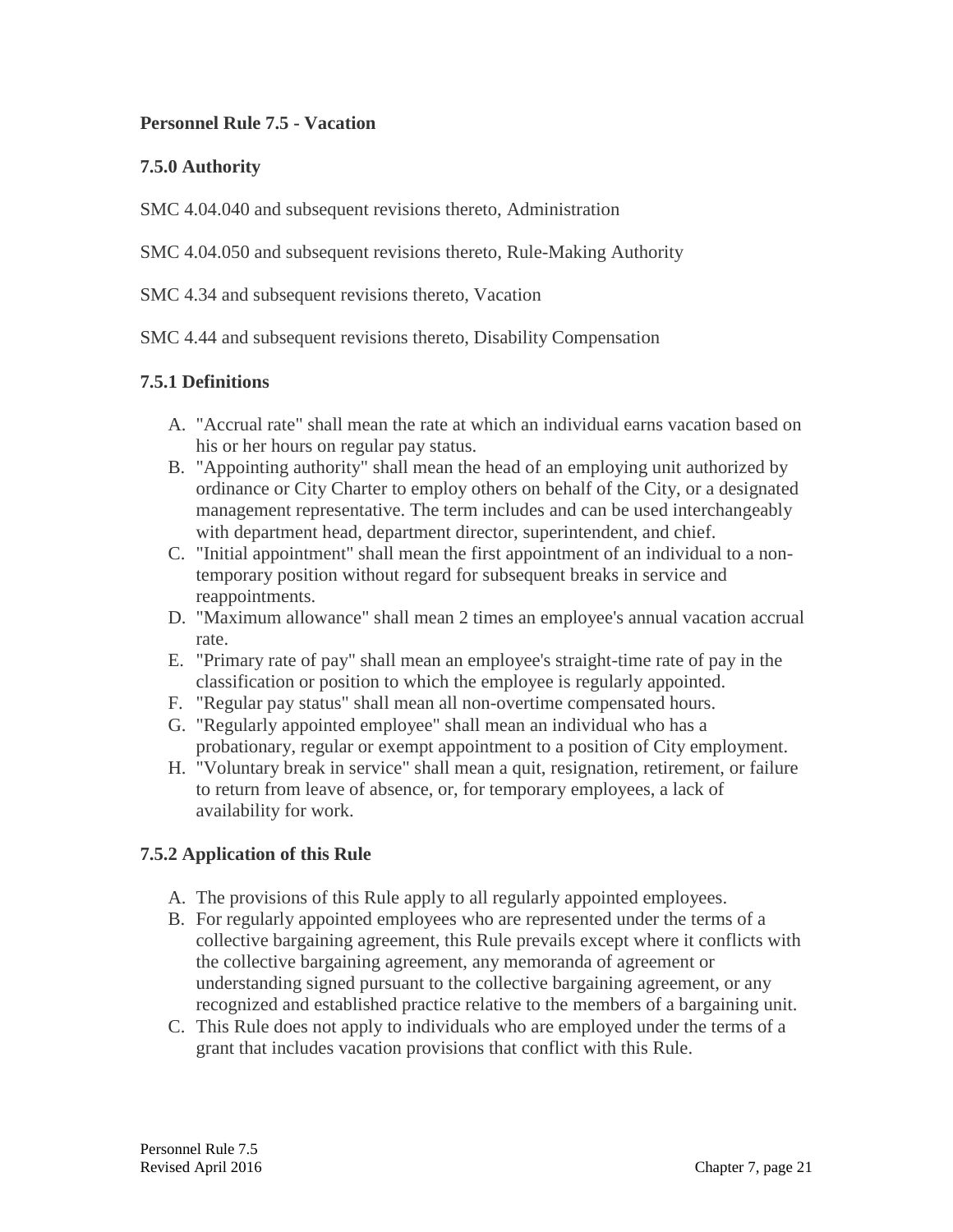- D. This Rule does not apply to individuals hired by the City on a temporary, intermittent or seasonal basis, or for a work schedule of fewer than 20 hours per week, nor does it apply to individuals hired under contract to the City.
- E. Appointing authorities may establish written policies and procedures for the implementation and administration of this Rule to facilitate the management of the personnel system within their employing units, provided that such policies do not conflict with the provisions of this Rule.

# **7.5.3 Vacation**

- A. Vacation for all employees except appointing authorities is accrued based on length of service, from a minimum of 12 days to a maximum of 30 days per year for full-time employees, pro-rated for part-time employees. For purposes of calculating the vacation accrual rate, there is only 1 initial appointment date. Employees returning to City employment shall have their accrual rate restored to the level attained prior to separation.
- B. Employees are required to complete more than 6 months of continuous service or 1040 hours of work, whichever is earlier, on regular pay status to be eligible to use vacation. Once served, the eligibility waiting period need not be repeated by employees returning to City service. Straight-time hours worked by temporary employees since their most recent temporary appointment count toward the eligibility period upon appointment to a regular position, as long as the most recent temporary appointment and the regular appointment are not interrupted by a voluntary break in service of longer than 30 days.
- C. The appointing authority shall schedule employees' vacation to minimize interference with the functions of the employing unit and may set a minimum increment of vacation use no greater than 4 hours and no smaller than 15 minutes.
- D. An employee may accumulate vacation to a maximum of twice his or her annual accrual. Vacation accrual shall cease when an employee reaches the maximum allowance. When an employee must cancel a scheduled and approved vacation at the request of management and is not able to reschedule and use vacation prior to attaining his or her maximum allowance, the appointing authority may allow the employee to exceed the maximum allowance and continue to accrue vacation. This "grace period" shall not exceed 3 months, and no more than 1 such "grace period" shall be granted per 12-month period.
- E. An employee who is receiving disability compensation pursuant to SMC Chapter 4.44 continues to accrue vacation and may exceed his or her maximum allowance until the employee ceases to receive such compensation. If the employee does not return to work when his or her disability compensation eligibility ends, he or she shall run out his or her vacation balance. If the employee returns to regular pay status with a vacation balance that exceeds the maximum allowance, he or she shall have 3 months from the date of return to reduce the balance, during which time he or she shall continue to accrue vacation. Failure to reduce the balance below the maximum allowance shall result in a lump sum cash-out of the employee's unused vacation balance.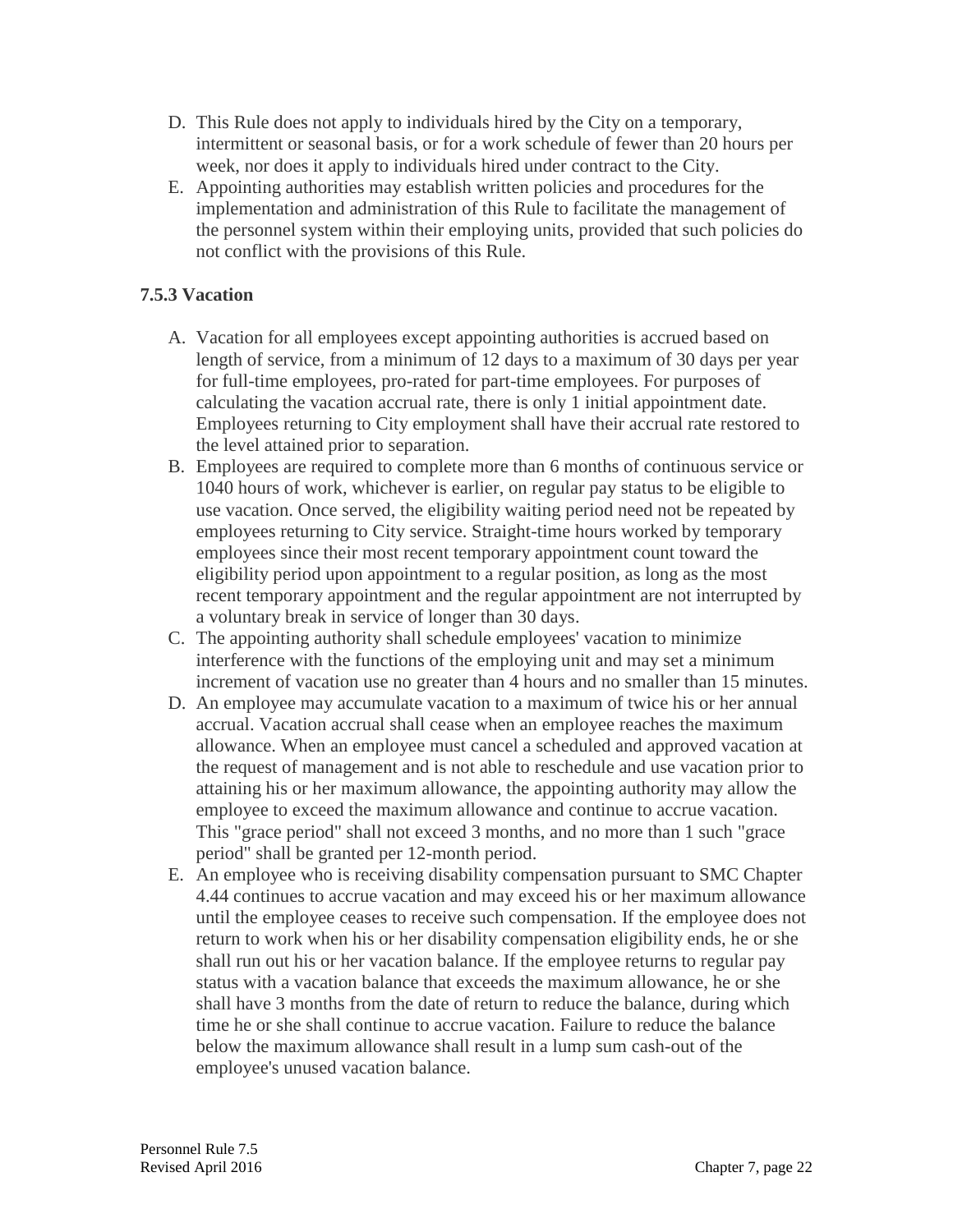- F. An employee's unused vacation balance shall be cashed out upon separation from City service at the employee's primary rate of pay in effect at the time of separation.
- G. An employee who takes vacation for a Family and Medical Leave-qualifying condition shall comply with the notification, certification and release protocols of the Family and Medical Leave program.
- H. The appointing authority may deny use of vacation to an employee who has exhausted his or her sick leave and requests additional paid leave for medical reasons, except that the appointing authority may not deny the use of vacation to an employee with a properly certified Family and Medical Leave-qualifying condition.

# **7.5.4 Vacation for Appointing Authorities**

- A. Appointing authorities shall receive 30 working days of vacation per calendar year, regardless of their date of appointment.
- B. Unused vacation days cannot be carried over from year to year, except that if an appointing authority accepts a position that accrues vacation pursuant to Personnel Rule 7.5.3, he or she may retain any of his or her current unused vacation balance for use until December 31st of the following calendar year.
- C. Unused vacation days cannot be cashed out except when the appointing authority separates from City service.
- D. In the event an employee who accrues vacation pursuant to Personnel Rule 7.5.3 accepts an appointment to an appointing authority position, his or her unused vacation balance shall be cashed out upon appointment.

# **7.5.5 Donation of Vacation Leave for Natural Disaster Relief Efforts**

- A. For the purposes of administering this Personnel Rule 7.5.5, a natural disaster is defined as the effect of a natural hazard (e.g. earthquake, flood, or landslide) on human populations. The Seattle Human Resources Director, in consultation with the Director of the Office of Emergency Management, shall designate which natural disasters qualify for employee donations via vacation conversion. The Seattle Human Resources Director, in consultation with the Director of Office of Emergency Management, will also designate which agencies are eligible to receive converted vacation donation.
- B. An employee may voluntarily authorize the conversion of accumulated and unused vacation balances to cash for transmission by the City to a designated agency for the purposes of funding natural disaster relief. An employee may not convert more than 20 hours of his or her vacation time over the course of a calendar year, and must convert vacation time in one-hour increments. An employee may only donate vacation for natural disaster relief efforts within the time period designated by the Seattle Human Resources Director for each donation cycle.
- C. An employee who chooses to donate vacation for disaster relief response shall do so using the following administrative processes: